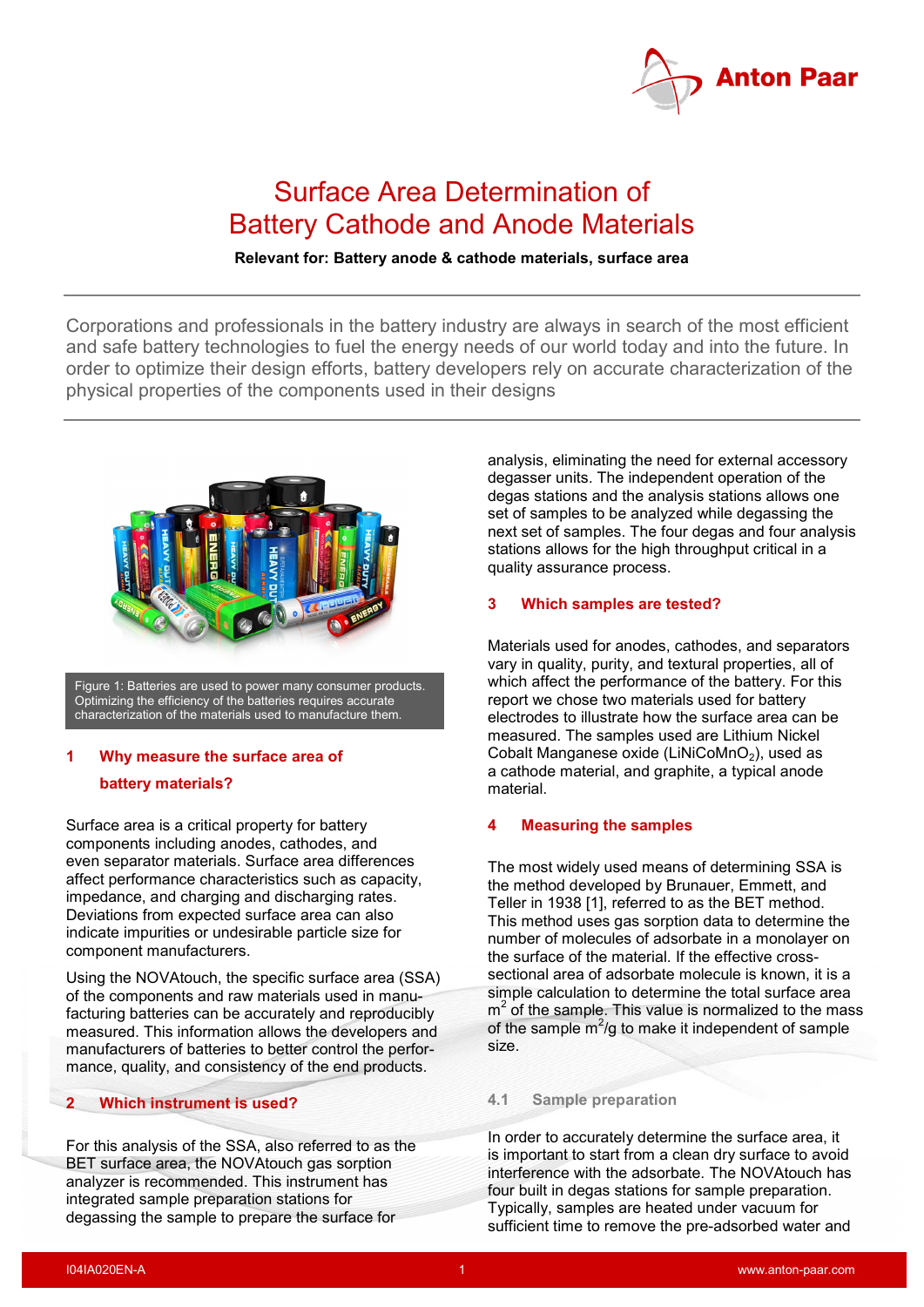

other gasses. An alternative method involves flowing dry nitrogen or helium over the sample while heating. The samples in this study were degassed at 200°C for 3 hours under vacuum.

## **4.2 Sample analysis**

The BET method specifies acquiring data over the relative pressure range of 0.05 to 0.3  $P/P_0$ . Although a single point can be used to estimate the SSA, a more accurate value can be obtained using a multi-point BET method with at least 3 points. For this study 11 points were used. Other parameters are summarized in [Table 1](#page-1-0) and their effect on the analysis discussed in [section 6.](#page-2-0)

| Parameter                            | Used                              | Comments                                                                                                         |  |
|--------------------------------------|-----------------------------------|------------------------------------------------------------------------------------------------------------------|--|
| Sample cell type                     | 9mm large bulb with filler<br>rod | 9mm or<br>12mm stem<br>to<br>facilitate sample loading                                                           |  |
| Sample mass                          | $-2.0-2.5q$ dry weight            | Typically<br>$0.5q$ to<br>5g,<br>depending on surface area                                                       |  |
| Outgassing mode                      | Vacuum mode                       | Alternatively dry purge (flow)<br>can be used                                                                    |  |
| Operating mode                       | Helium mode                       | <b>NOVA</b><br>Alternatively<br>mode<br>can be used                                                              |  |
| Thermal delay                        | 300 seconds                       | Depends on sample size                                                                                           |  |
| Equilibrium<br>pressure<br>tolerance | $0.05$ torr                       | Typical                                                                                                          |  |
| <b>Equilibration time</b>            | 60 seconds                        | Typical                                                                                                          |  |
| <b>Equilibration timeout</b>         | 120 seconds                       | Typically<br>the<br>twice<br>Equilibration time                                                                  |  |
| $P_0$ type                           | "P <sub>n</sub> calculate"        | To reduce analysis time                                                                                          |  |
| Adsorptive                           | Nitrogen                          | Typical for BET method                                                                                           |  |
| Analysis Temperature                 | 77.35 K                           | Boiling<br>point<br>liquid<br>of<br>nitrogen. This will vary with<br>altitude<br>atmospheric<br>and<br>pressure. |  |

<span id="page-1-0"></span>*Table 1: Analysis parameters for battery materials.* 





Figure 2: Eleven point isotherm of LiNiCoMnO<sub>2</sub>, Sample 1.



#### Figure 1: Eleven point isotherm of graphite, Sample 2.



Figure 2: Eleven-point BET plot for LiNiCoMnO<sub>2</sub>.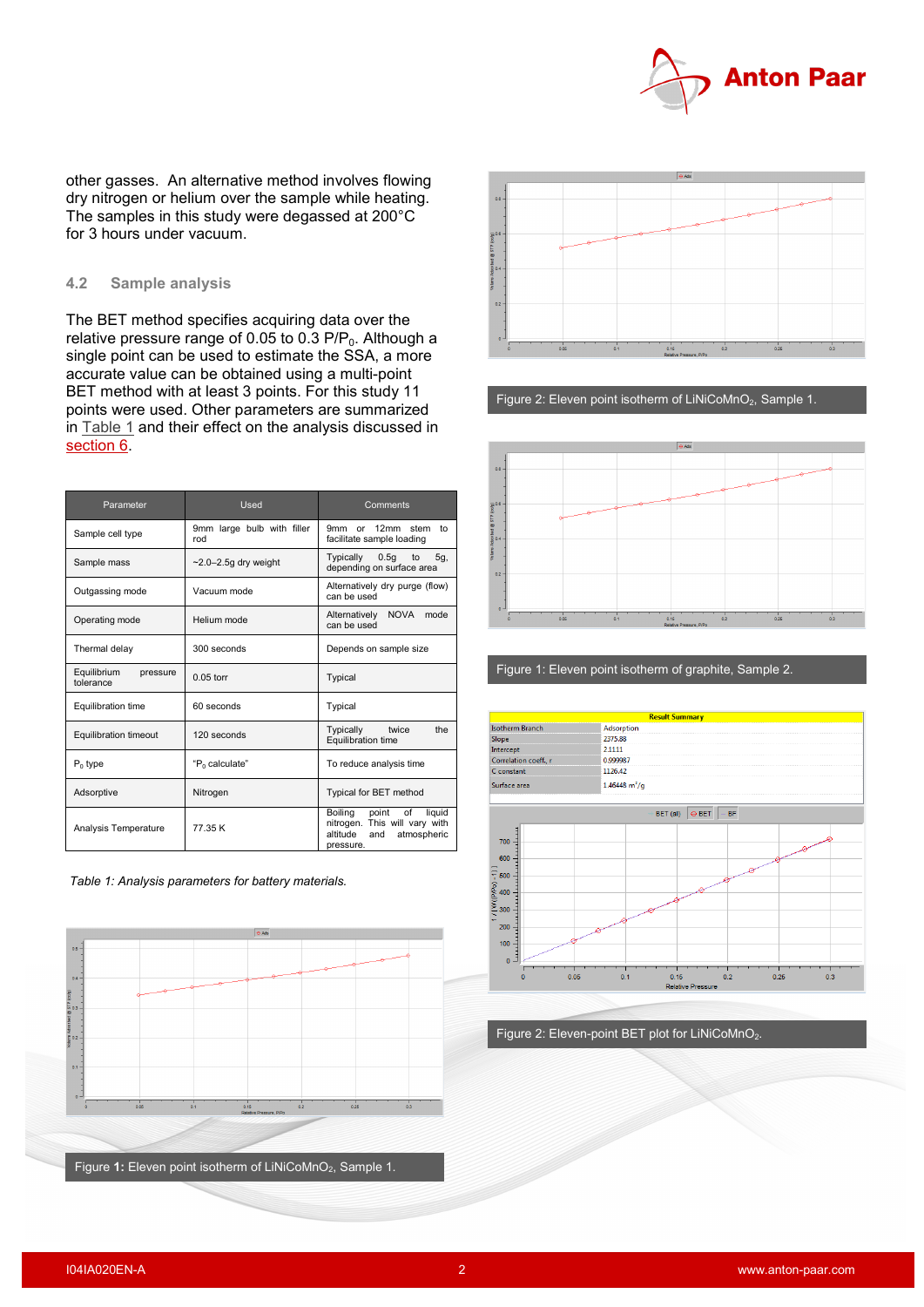

<span id="page-2-1"></span>

Figure 3: Eleven-point BET plot for graphite.

#### **5 Results**

For both samples the BET specific surface area (SSA) was calculated using the entire range of  $P/P<sub>0</sub>$  values measured. Close examination of the BET plots, especially for the graphite in **[Figure 5](#page-2-1)** shows some non-linearity over the full range of 0.05 to 0.3  $P/P_0$ . Although the deviation from linearity is minor and the correlation coefficient (r) indicates a very good fit, using only the points in the linear range gives a more reliable and reproducible result.

The NOVAtouch software provides a method of determining the linear range of a BET plot in a reproducible and unambiguous way. This method is described elsewhere [\[2\]](#page-3-1). **[Table 2](#page-2-2)** shows the results of the BET calcula-tion done over the (i) full range, (ii) the range determined by the software, and (iii) a single point BET method for comparison. The correlation coefficient, (r), which indicates the degree of linearity in each range, is given in **[Table 3.](#page-2-3)**

<span id="page-2-2"></span>

| Sample        | SSA (i)<br>11 points $m^2$ g-1 | SSA (ii)<br>6/7 points $m^2g-1$ | SSA (iii)<br>1 point $m^2$ g-1 |
|---------------|--------------------------------|---------------------------------|--------------------------------|
|               | 1.464                          | 1.476                           | 1.458                          |
| $\mathcal{P}$ | 2.498                          | 2.786                           | 2.451                          |

*Table 2: BET specific surface area of the two samples calculated using points in the three ranges described in the text.*

<span id="page-2-3"></span>

| Sample | r (i)<br>11 points | r (ii)<br>3 points | · (iii)<br><b>1 point</b> |
|--------|--------------------|--------------------|---------------------------|
|        | 0.999987           | 0.999999           | N/A                       |
|        | 0.999797           | 0.999968           | N/A                       |

| <b>Table 3: BET correlation coefficient of the two samples</b>     |
|--------------------------------------------------------------------|
| calculated using points in the three ranges described in the text. |

For both these samples the BET results for all three computed ranges show remarkable stability across the range of experimental values used in the calculation. This is to be expected from the very small deviation from linearity when using all 11 points.

In developing new materials, it is preferred to use the most linear region for the SSA determination, however, for quality assurance, where reproducibility and speed are most important, the single point BET produces a reliable result. If only one datum point is acquired, the analysis can be much faster. The NOVAtouch gives the flexibility to either method.

#### <span id="page-2-0"></span>**6 Effect of Experimental Parameters**

Many experimental parameters and conditions can be adjusted to improve the quality of the data. These parameters and their effects are discussed here.

#### **Sample cell type:**

For ease of loading and emptying sample into and from the cell, a 9 mm or 12 mm stem cell should be used and the "large bulb" type allows for large amounts of sample if the surface area is small. The large bulb cell is also less likely to elutriate during evacuation. A smaller bulb cell can be used if the samples are in pellet or granular form and the surface area is high. A filler rod should be used for the analysis to reduce the void volume (but should NOT be used during degassing as it increases the risk of elutriation).

#### **Sample mass:**

Typically, 0.5g to 5g are taken according to the anticipated specific surface area. If possible, it is preferred that there be 2–5  $m^2$  of total surface area in the cell. Unnecessarily large sample masses lead to excessive analysis times.

#### **Outgassing mode:**

It is acceptable to prepare the sample under a flow of dry inert purge gas (such as nitrogen or helium) or by evacuation for the requisite time. It is important to keep the temperature below the point where the surface begins to change, due to decomposition, melting, or sintering.

#### **Operating mode:**

Using pre-calibrated cells (NOVA mode [\[3\]](#page-3-2)) reduces